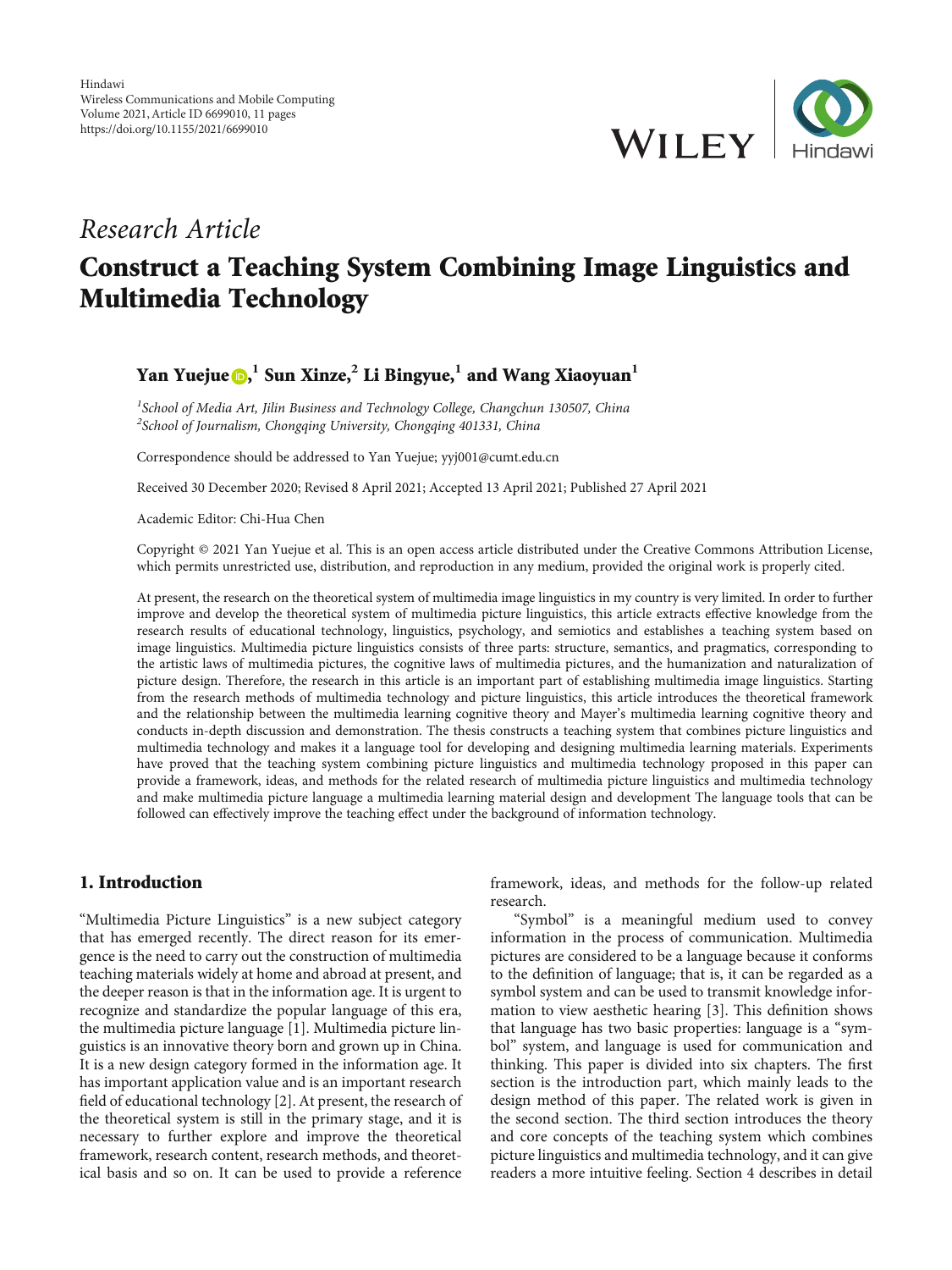how to construct the teaching system of the combination of picture linguistics and multimedia technology [\[4\]](#page-9-0). The fifth section mainly from the experimental point of view proves that the combination of the picture linguistics and multimedia technology teaching system can better improve the teaching efficiency. Finally, Section [6](#page-9-0) gives a summary of the article.

The research contributions of the thesis include the following:

- (1) The thesis establishes a teaching system based on image linguistics
- (2) This article starts with the research methods of multimedia technology and picture linguistics, introduces the theoretical framework and relationship between multimedia learning cognitive theory and Mayer multimedia learning cognitive theory, and conducts in-depth discussion and demonstration
- (3) This paper constructs a teaching system that combines picture linguistics and multimedia technology and makes it a language tool for developing and designing multimedia learning materials

## 2. Related Work

In 2002, Professor you Sewing, a famous educational technology expert in China, put forward the concept of "multimedia picture language". In recent years, under the guidance of professor yet, the research team of our country has been guided by professor yet. On the basis of "multimedia picture language" as the starting point, this paper makes a reasonable creation of the multimedia picture art theory and designs some rules to be followed in view of the multimedia learning material interface. In recent years, the Chinese research team has put forward the theory system of "multimedia picture linguistics", which has further expanded its research to the level of linguistics [\[5](#page-9-0)]. The main purpose of the research on the theory of "multimedia picture linguistics" is to improve the teaching effect in the context of information technology and to make the application, development, and design of various multimedia language materials follow certain rules. It is an innovative theory growing up in China, and the value of its application is very high [\[6](#page-9-0)]. We need to continuously explore and improve it in order to provide better methods, frameworks, and ideas for subsequent research [\[7](#page-9-0)]. It plays an important role in the field of Chinese educational technology research. However, in view of the current research status, the research on the theoretical system of multimedia picture linguistics is still in its infancy.

From the perspective of general linguistics, this paper reveals the essential attributes and linguistic characteristics of the multimedia picture language. This paper discusses the theoretical basis for the division of multimedia picture linguistics into three parts: construction, semantics, and pragmatics, in order to verify the reasonableness of multimedia picture linguistics [\[8](#page-9-0)]. The ideas and conclusions of studying multimedia picture linguistics can be found in general linguistics. General linguistics defines language as the

symbolic system of human communication and thinking. Multimedia infrastructure is shown in Figure [1](#page-2-0).

Computer network platform can provide a good environment for students, so that students can receive information both visually and audibly, thus improving their learning efficiency. We made statistics on a large number of data: visual can get 82% of the information, and auditory can get 11% of the information [[9\]](#page-10-0). Therefore, the human sense of hearing and vision is the most accepting information. We compared the same material, using hearing alone and hearing at the same time to get 70% of the information. Two days later, the amount of information held down to 10%, and visual can get 83% of the information. Then, two days later, the information kept down to 20%. If both vision and hearing receive information at the same time, the amount of information held can still reach 65% two days later. Therefore, it is very important to build a computer network platform, which can provide students with a good learning environment and improve their English ability [[10](#page-10-0)].

## 3. The Theory and Core Concepts of the Teaching System Based on the Combination of Picture Linguistics and Multimedia Technology

3.1. Multimedia Graphics. Multimedia picture is a new kind of comprehensive information picture that appears with the appearance of multimedia. First of all, the multimedia learning materials and the knowledge information exchange between people, in the multimedia picture. It also has the following several important characteristics: (1) based on the basis of plane display, multimedia images can only be based on electronic plane display, such as mobile phones and computers. In order to complete the input and output of various media information in the multimedia interactive environment, the information it needs to present and the related interactive operations also need to be carried out with the help of the display screen. (2) The picture is interactive and dynamic. With the change of time, multimedia picture will also change, and multimedia picture is not a single picture but a "picture group." In this way, the information interaction between human and machine can be realized on the basis of controlling picture group connection and change. (3) The audio and visual media can be combined effectively to form a multimedia picture, in which the sound of the screen is synchronized with the change of the picture. Although its performance has some differences, it is an essential part of multimedia pictures. (4) There are many types of multimedia pictures. Multimedia learning materials include network course, teaching course, electronic teaching plan, teaching animation, and multimedia courseware. From the point of view of presentation form, multimedia images can be divided into tablet screen, mobile phone screen, and computer screen. Two languages meet the conditions of "language" that is shown in Table [1](#page-2-0).

The multimedia picture language is a symbol system. The basic elements of traditional art, such as painting, photography, animation, film, and television, have already formed the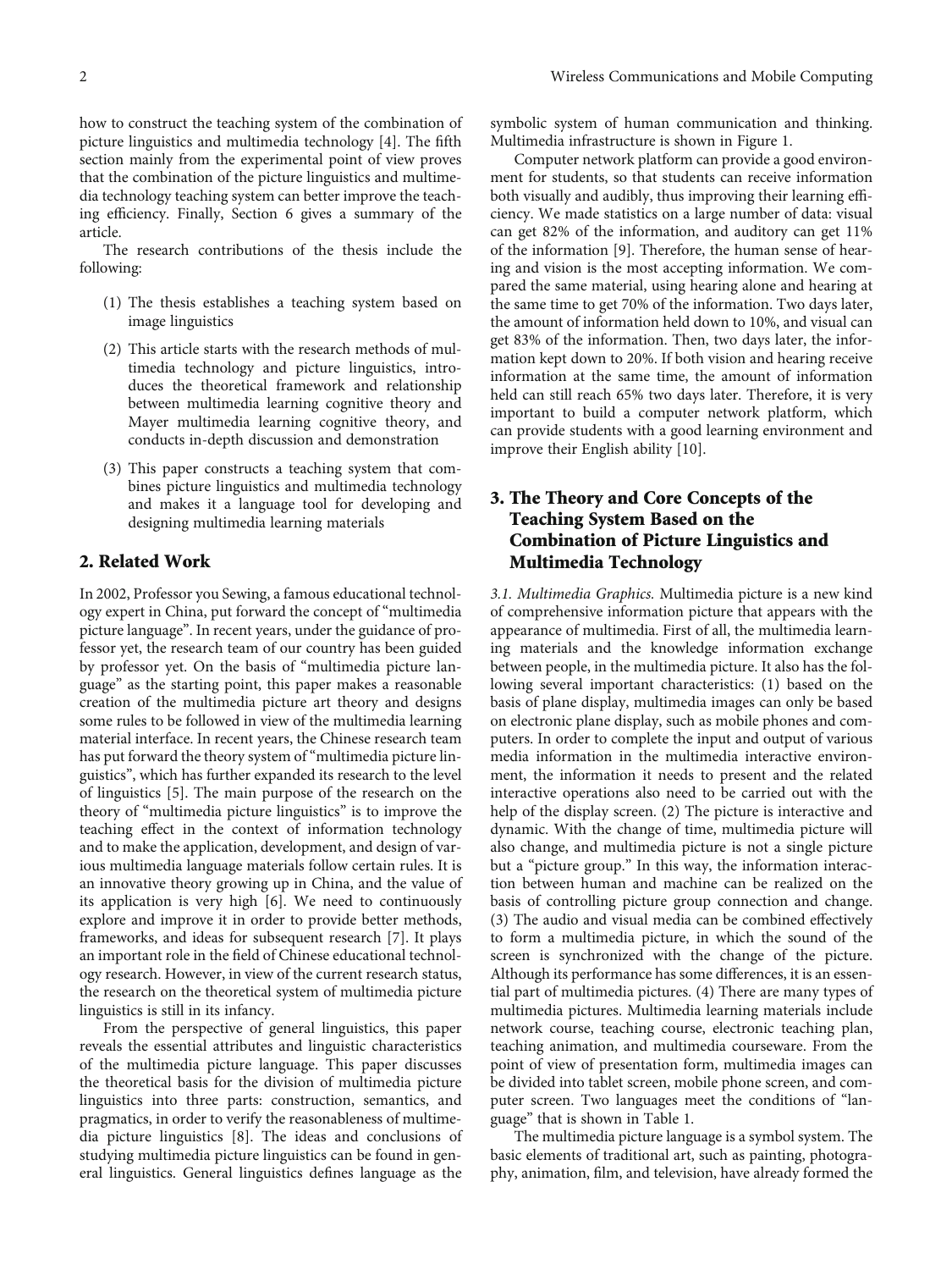<span id="page-2-0"></span>

Figure 1: Multimedia infrastructure.

Table 1: Two languages meet the conditions of "language".

| Conditions satisfied by written language                                                                                                                                                               | Requirements for multimedia picture language                                                                                                                                                                                                                             |
|--------------------------------------------------------------------------------------------------------------------------------------------------------------------------------------------------------|--------------------------------------------------------------------------------------------------------------------------------------------------------------------------------------------------------------------------------------------------------------------------|
| A sufficient number and type of vocabulary and vocabulary have formed a<br>complete set of rules (such as grammar and syntax)<br>On the occasion of language communication, consensus has been formed. | The basic elements and elements of a picture consisting of<br>sufficient numbers and types<br>A set of rules (such as picture grammar rules) has been<br>formed initially.<br>Consensus has been formed in information-based<br>teaching and art appreciation occasions. |

symbol system in each art category. The basic elements of multimedia picture are composed of the basic elements of the above traditional art, which are divided into four media types: picture, text, sound, and image [[2](#page-9-0)]. And the use of multimedia picture art rules (that is, the grammatical rules of picture language) is to regulate the relationship between the four media symbols, so that the symbol system formed a set of rigorous picture language structure as shown in the following expression.

$$
F(x) = \sum_{i=1,2,...,3} \lambda_i f_i(x) - \sum_{i=4,5} \lambda_i f_i(x),
$$
  
s.t. 
$$
\sum_{i=1}^{5} \lambda_i = 1,
$$
  

$$
\sum_{j=1}^{m} x_{ij} = 1.
$$
 (1)

The multimedia picture language can be used to convey knowledge or visual sense of hearing. The multimedia teaching material is written in the multimedia picture language, because it contains all kinds of media such as picture, text and audio, and video, which can make full use of the visual, auditory, and visual and conceptual channels of learners. So, the effect of transmitting knowledge and aesthetic sense is better than that of written language and traditional art. It must be pointed out that the use of multimedia screen language symbols for communication is necessary to pay attention which is different from the two characteristics of the character symbol, namely, "in the form of meaning" and "time-sharing presentation" as shown in the following expression.

Lifetime[i] = MinLT + 
$$
\alpha \frac{\text{fitness}[i] - \text{WorstFit}}{\text{AvgFit - \text{WorstFit}}},
$$

\nif fitness[i]  $\leq \text{AvgFit}.$ 

\n(2)

The multimedia picture language can also be used for thinking. Multimedia picture language introduces information content into the human brain through visual and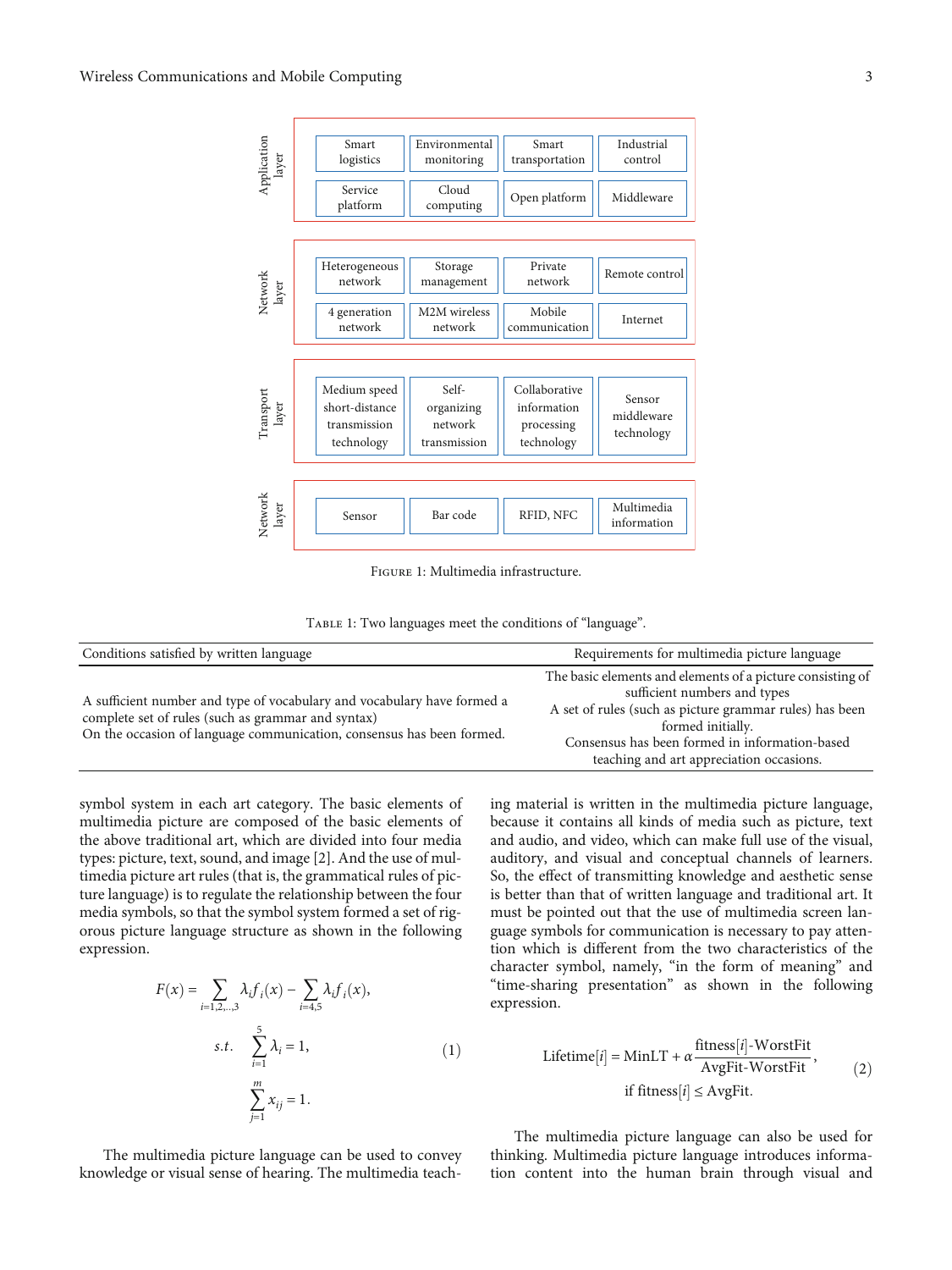

Dale's cone of experience

Figure 2: Experience of the tower.

auditory visual channels and conceptual channels. These information content can be processed in the form of representation and concept in the human mind [[6](#page-9-0)]. Therefore, it can be considered that this is the form of thinking using the multimedia picture language. Experience of the towers is given in Figure 2.

Lifetime[i] = 
$$
\frac{1}{2} \left( \text{MinLT} + \text{MaxLT} \right)
$$

\n
$$
+ \alpha \frac{\text{fitness}[i] - \text{WorstFit}}{\text{BestFit} - \text{WorstFit}}, \text{ if fitness}[i] > \text{AvgFit}.
$$

\n(3)

3.2. Multimedia Pictures Have Three Features of General Language. In linguistics, language should generally have three characteristics: symbolism, systematizes, and venerability [\[2\]](#page-9-0). Multimedia pictures also have these characteristics of linguistic description language. Symbolic: linguistics holds that language symbols have hierarchical structures: phrases are composed of morpheme and words, and sentences are composed of phrases [[11\]](#page-10-0). Multimedia picture language symbols also have a similar hierarchy [\[3\]](#page-9-0). For example, the hierarchical structure of graphic language symbols is composed of points, lines and surfaces, color, texture, and shadow tone, by form, attribute, sound, motion, and so on constitute the moving picture (namely the television picture, the computer picture, the multimedia picture).

$$
M_p, t_s = \{NB, NM.NS, ZP, PS, PM, PB\}.
$$
 (4)

Systematic: linguistics holds that language is a system of linguistic symbols maintained by grammatical rules. The multimedia picture language is a language symbol system, its language symbols are maintained by multimedia picture art rules (grammar rules), and this maintenance should pay attention to two main points: (1) the rules of multimedia picture art regulate the symbol of visual (auditory) perception, that is, the evolution of the symbol of the basic element of the norm in the picture [\[6\]](#page-9-0). This point is emphasized because it clarifies the thinking of the basic theory of the language (multimedia picture art theory), and grammar rules need to be applied according to this idea [\[12](#page-10-0)]. (2) On the scope, the multimedia picture art rules are standardized from eight aspects. The basic rules of "prominent theme (or subject)," "Media matching," and "orderly change" are used to cover the static presentation and dynamic presentation of "Graph." The text and interpretation of the two aspects of the art rules on the form of the text language sound in the presentation of the screen to regulate [\[13\]](#page-10-0). The emphasis on this point is to illustrate that the rules are inextricably linked to the basic theory of the language; that is, the grammatical rules are extracted from the theory as shown in the following expression [[9\]](#page-10-0).

$$
\begin{cases}\nK_p = K'_p + \left\{ M_{p(t)}, t_{s(t)} \right\}_p, \\
K_i = K'_i + \left\{ M_{p(t)}, t_{s(t)} \right\}_i, \\
K_d = K'_d + \left\{ M_{p(t)}, t_{s(t)} \right\}_d.\n\end{cases}
$$
\n(5)

Generative: linguistics holds that although the system of linguistic symbols is made up of limited linguistic symbols and grammatical rules, it can produce an infinite variety of sentences [\[14](#page-10-0)]. The multimedia picture language is a language symbol system composed of limited language symbols (basic elements, visual elements) and grammar rules (multimedia picture art rules) [[10](#page-10-0)]. It is precisely because of this limitation that the multimedia picture language can be made to be learnable and can be used to develop infinite kinds of multimedia teaching materials [\[15\]](#page-10-0). Therefore, the multimedia picture can be regarded as the same as the text, the two belong to two different types of artificial language [[16](#page-10-0)].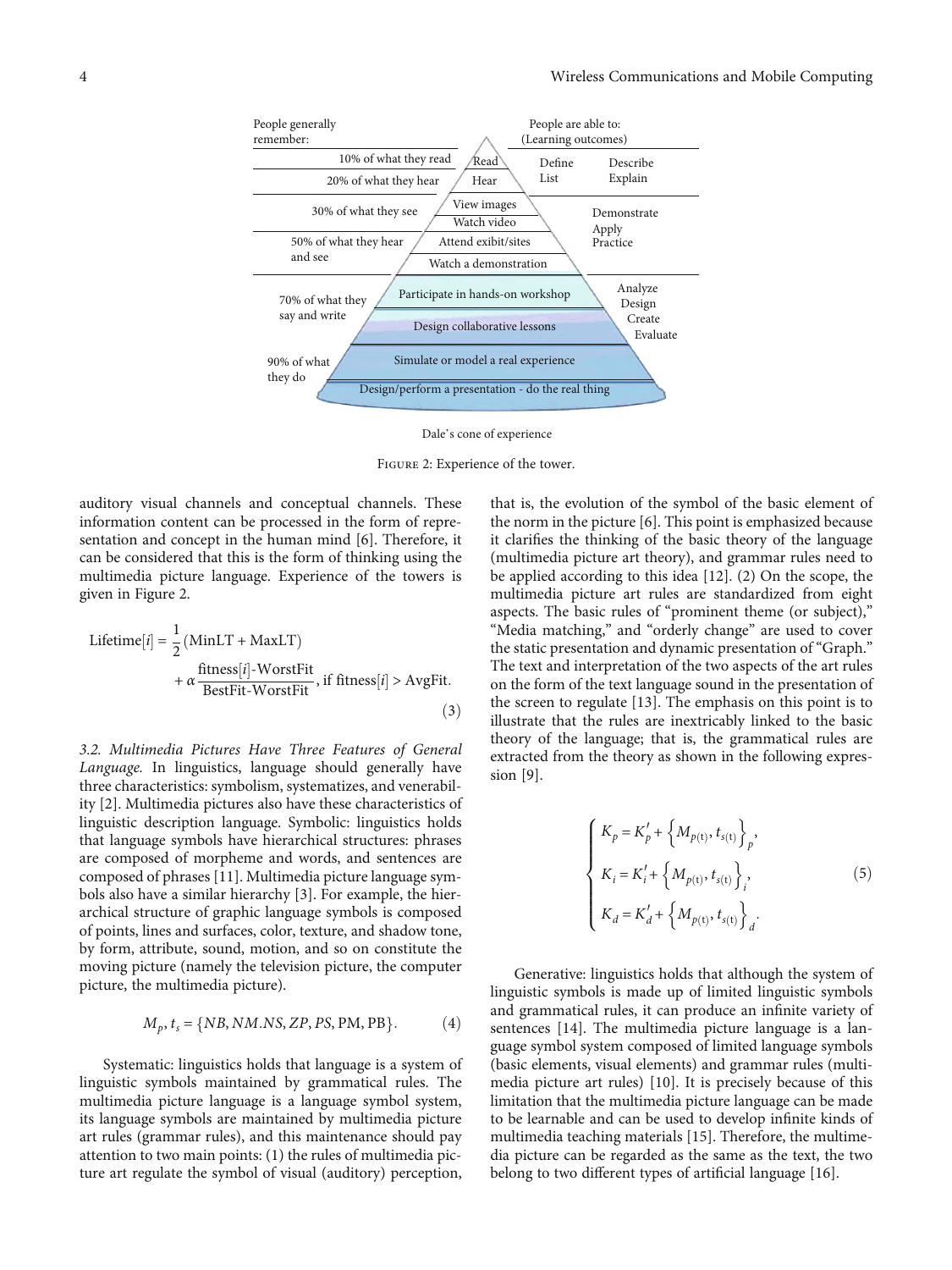#### <span id="page-4-0"></span>3.3. Theoretical Framework and Research Content of Multimedia Picture Linguistics

3.3.1. Determination of Theoretical Framework Based on Semiotics Theory. Charles William Morris, a famous American pragmatism philosopher, divides semiotics into three parts based on logic and law, empiricism semantics, and pragmatism semiotics that are linguistics, semantics, and pragmatics [\[4](#page-9-0)]. Morphology mainly studies the relationship between charms, namely, the structure of symbols, which is also called grammar, construction, or syntax. Semantics mainly studies the interrelation between the symbol form and the object represented by the symbol, that is, the relationship between the information content of the symbol object expressed and transmitted by the symbol form and the symbol [[17](#page-10-0), [18\]](#page-10-0). Pragmatics mainly studies the relationship among the patterns of symbols, objects, and the specific situations in which symbols are applied [[5](#page-9-0)]. From the perspective of the three components of semiotics, semiotics studies the three relationships between symbols and their related factors. As a symbolic tool for interpersonal communication, language also belongs to the category of semiotics [\[6\]](#page-9-0).

If the multimedia picture language is compared to the symbolic language, the following viewpoints can be obtained: (1) the basic symbols used in the multimedia picture are all kinds of media; (2) the content of the information expressed and transmitted through the various media symbols is the teaching content; (3) the concrete situation of all kinds of media symbols in multimedia picture is the real information teaching environment. Based on the theoretical framework of semiotics and on the basis of the above viewpoints, the theoretical framework of multimedia picture linguistics can be preliminarily formed. Multimedia picture linguistics consists of three parts: picture construction, picture semantics, and picture pragmatics. Picture construction studies the structure and relationship between various media, while screen semantics studies the relationship between various media and the information they express or disseminate. Based on the theoretical framework of semiotics, and based on the above viewpoints, the theoretical framework of multimedia picture linguistics can be initially formed [[19](#page-10-0), [20](#page-10-0)]. Picture pragmatics mainly studies the relationship between various media and information teaching environment. The theoretical framework is shown in Figure 3 on the page below. The theoretical framework of multimedia picture linguistics is given in Figure 3

$$
E = E\left(y_1^l, \dots, y_n^l\right) = \sum_j^h \left(y_j^l - t_j\right). \tag{6}
$$

## 4. The Basic Theory and Application of Constructing Picture Linguistics and Multimedia Technology

4.1. The Concepts of "Language" and "Speech" Exist in Linguistics. After entering the 20th century, the Swiss linguist Saussure first puts forward the concepts of "language" and "speech" in linguistics, which he called "the first bifurcation



Figure 3: The theoretical framework of multimedia picture linguistics.

of the theory of speech activity." That is to say, for linguistics, it is necessary to distinguish language from speech [[4](#page-9-0)]. Saussure's "language" actually refers to the language structure regulated by grammatical rules, while "speech" refers to the process and result of expressing with grammar [\[21, 22](#page-10-0)]. If "language" is regarded as a tool, then "speech" can be regarded as the use of tools. In 1957, Chomsky (American linguist) based on the theory of cognitive psychology created "transformational generative linguistics", which proposed the concepts of "language competence" and "language use." It corresponds to Saussure's concepts of "language" and "speech." Functional linguistics, which emerged in the late 1970s, is characterized by its emphasis on the function of language, which holds that grammar alone is not enough, and needs to be explained by function and cognition to explain syntax and other linguistic phenomena [[23](#page-10-0)].

$$
\omega_{im}^{l-1} = \omega_{im}^{l-1} - \eta \times \frac{\partial E}{\partial \omega_{im}^{l-1}}.
$$
\n(7)

In the study of multimedia picture textualism, the research path of "constitution" can be adopted, and the constituent elements are analyzed in terms of the design rules of the elements and the relationship between the elements, which generalize the design object into a visual and auditory object with certain characteristics. This particular object is analyzed as a constituent element, and then the design rules of the constituent elements and the relationship between the elements are summarized as the design rules [[7\]](#page-9-0). Therefore, it can be determined that there are three aspects in the study of screen construction, namely, the analysis of the constituent elements of multimedia pictures, the study of the design rules of each element, and the study of the relationship between the elements [[24, 25](#page-10-0)]. The analysis of the constituent elements of multimedia picture is the basis of the other two parts of the research content in the construction of picture, and the study of the design rules of each element and the relationship between the elements are actually the grammatical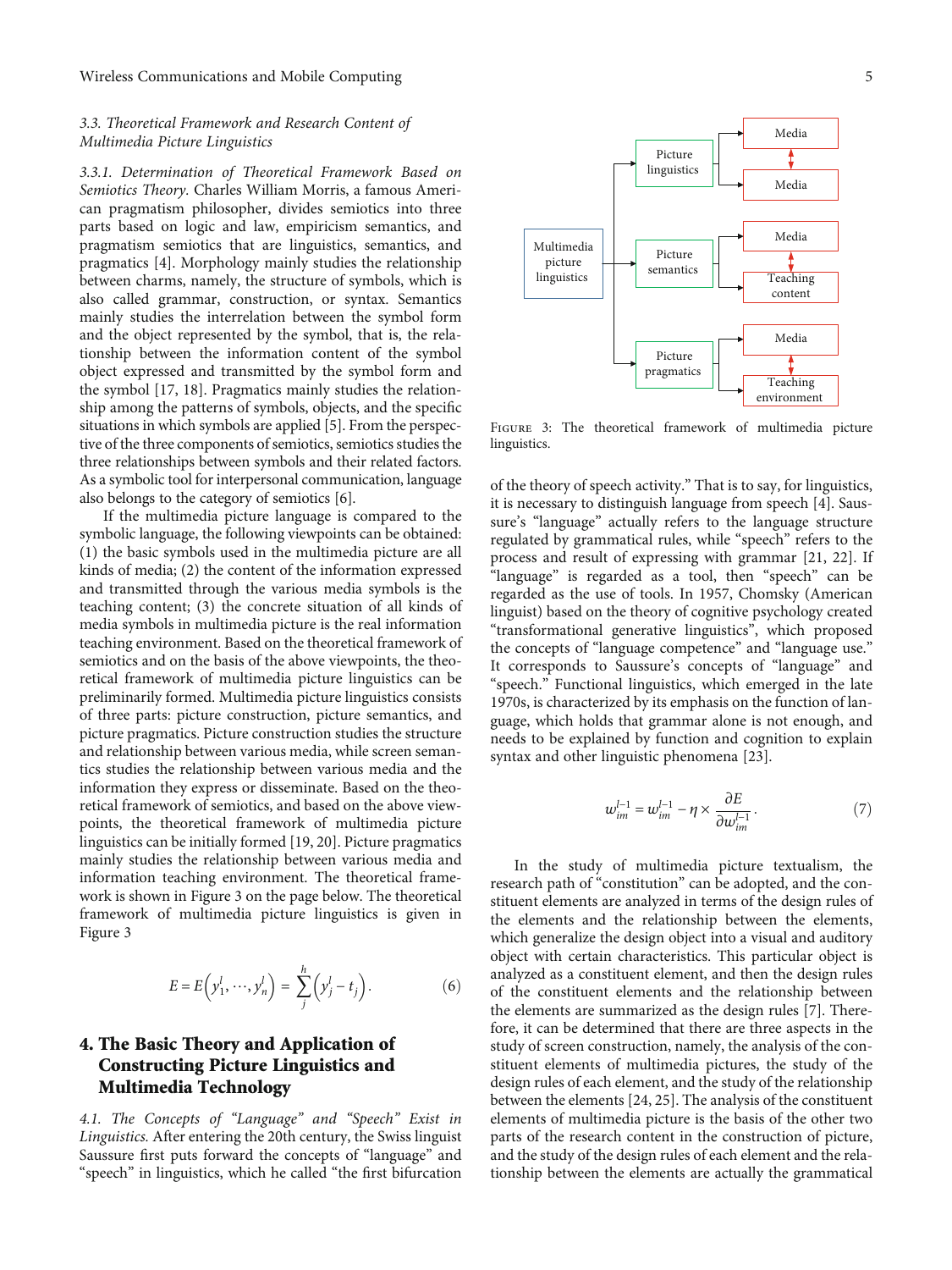| Multimedia screen elements | Basic attribute                                                                                       |
|----------------------------|-------------------------------------------------------------------------------------------------------|
| Text                       | Color, font, size, word spacing, line spacing, layout, location, etc.                                 |
| Image                      | Point, line, face, composition, light, color, size, position, resolution, picture type, position      |
| Sound                      | Tone, intonation, speed, rhythm, rhythm, melody, strength, length, strength, height, sound type, etc. |
| Animation, video           | Color, light, composition, shooting, editing, length, size, resolution, type, position, etc.          |
| Interaction                | Input mode, output mode, application, interactive device features, etc.                               |

Table 2: The basic attributes of the elements in the Multimedia Picture.

rules of the multimedia picture language. The basic attributes of the elements in the multimedia picture are given in Table 2.

It can be seen from the development of linguistics that although the study of linguistics is deepening, Saussure's original idea of distinguishing language from speech has continued to this day. Based on the existing research results, the idea can be described as follows. Language is a relatively stable lexical and grammatical system which has formed a consensus. It can help people communicate with the outside world and can help people to think internally. One refers to speech (including writing), which is an act of communication, and the other is that the words spoken (including the words written) need to take into account the results of the communication [\[26](#page-10-0)]. The expression is given as follows.

$$
o\text{Map}N = \left(\frac{i\text{Map}N - \text{CWindow}}{\text{CInterval}} + 1\right). \tag{8}
$$

4.2. Analysis of the Elements of Multimedia Picture. The constituent elements are the basic unit of the picture composition. The constituent elements of multimedia picture can be summarized as four kinds of media symbols, such as picture, text, sound and image, and the interactive function of the picture, that is, graph picture, including drawing figure and still image. The intersection-interactive function is essentially a multimedia picture of the group function. The presentation of the interactive output result and the trigger of the interactive input operation are realized by the multimedia screen which contains the elements of the interactive function [[8](#page-9-0)]. The interactive form of multimedia picture not only depends on the input and output of these two kinds of picture, but also depends on the characteristics of the different multimedia picture presentation terminal interactive information input technology. Teaching content classification diagram is given in Figure 4.

Second, this paper analyses the new visual and auditory effects derived from the coordination of various attributes in the picture elements, studies its rules, and then comes up with the corresponding picture grammar rules in turn. Although the visual and auditory effects are also related to the basic attribute components of the elements of the picture, they are not equal to the sum of these elements, but they are a new whole completely independent of these elements [[4](#page-9-0)]. This whole has an independent "new quality" that transcends all parts, which is called the "Gestalt quality", a process in which implicit stimuli are generated from explicit stimuli. Taking text as an example, new visual effects can be derived



Figure 4: Teaching content classification diagram.

from the changes, layout, combination, and collocation of the basic properties of the text, such as font, font size, color, spacing, location, and layout. At the same time, it presents a comprehensive style of text, which generates "new quality" in the process of learners' perception. If this comprehensive style meets the aesthetic needs of learners, it will produce harmonious visual effects; otherwise, it will become a failure in multimedia pictures, which will have a negative impact on learners' learning. Investigation on the situation creation of mental health education in primary and secondary school is given in Table [3](#page-6-0). The first 2 columns show the results, and the back shows the number of votes.

From the perspective of the social function, language is nothing more than a tool. The relationship between language and speech is like the relationship between tools and the use of tools. In general linguistics, sentences are the dividing line between "language" and "speech." The static units below sentences, including words, sounds, and meanings, belong to the study category of language, which is the internal structural model of language as a relatively stable communication tool [\[5](#page-9-0)]. The dynamic units above sentences, including the flow of language, intonation, sentence group, paragraph, paragraph group, and text, are completed in a certain context by people using the language system, which belongs to the category of speech research. Moreover, the model of sentence belongs to the category of language, and the use of specific sentence belongs to the category of speech.

$$
CParameters = (iMap \times CWindow + 1) \times oMap.
$$
 (9)

4.3. The Distinction between Language and Speech in Multimedia Picture Linguistics. In multimedia picture linguistics, according to Saussure's idea of distinguishing language from speech, the language of multimedia picture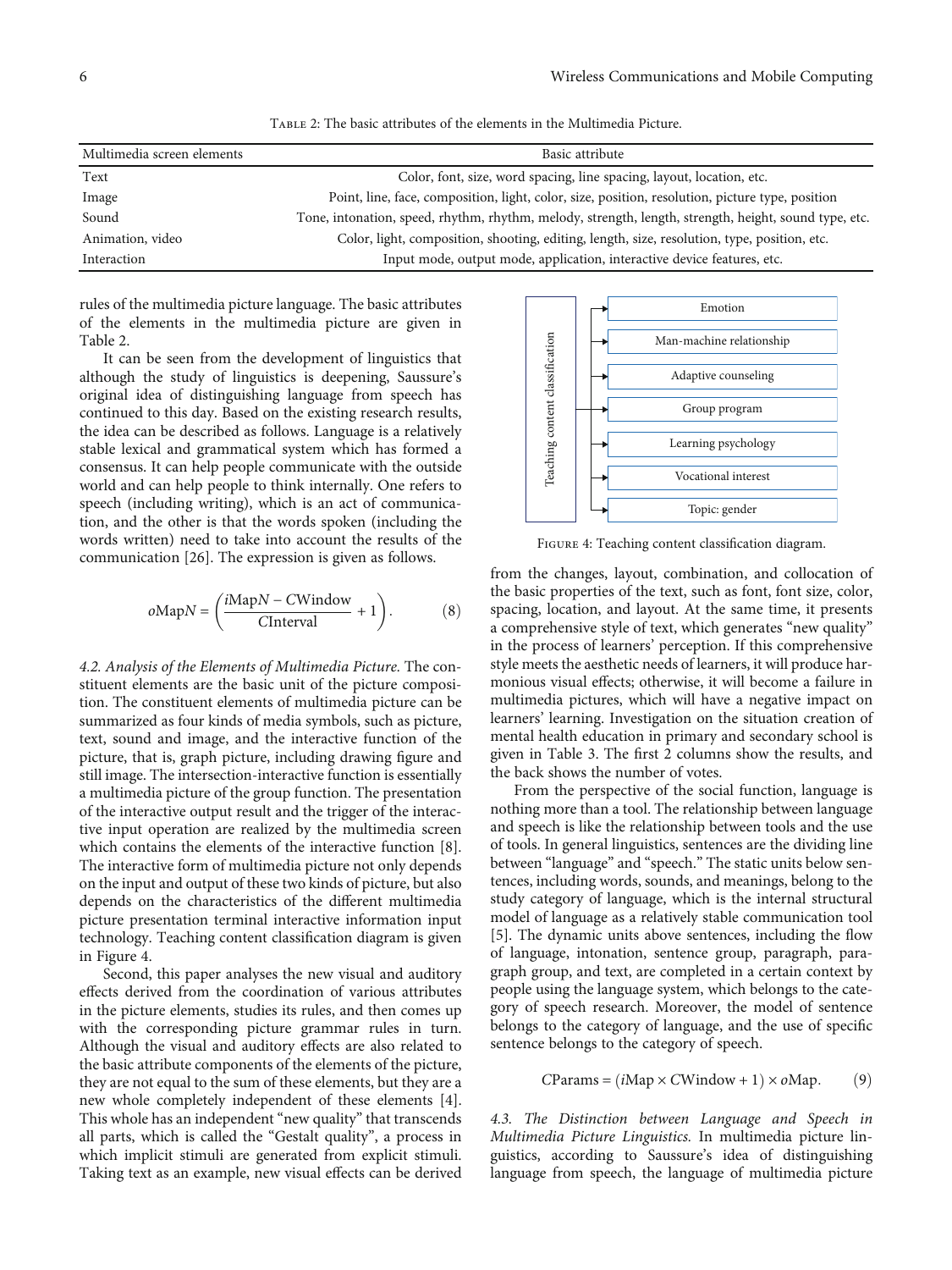<span id="page-6-0"></span>

| Content                                                                                         | Totally<br>agree | More<br>agree |    | General Disagree | Strongly<br>disagree |
|-------------------------------------------------------------------------------------------------|------------------|---------------|----|------------------|----------------------|
| You prefer the form of teaching in a multimedia environment                                     | 26               | 23            | 13 | 2                |                      |
| You are easy to adapt to multimedia and interactive teaching                                    | 23               | 24            | 14 | 6                |                      |
| More concerned about the teaching of multimedia and interactive materials                       | 11               | 16            | 19 | 9                |                      |
| Your focus is more focused with the multimedia and interactive teaching,                        | 12               | 18            | 26 | 8                | 3                    |
| The use of multimedia materials makes it easier for you to enter the appropriate<br>situation   | 18               | 21            | 24 | 15               | 4                    |
| After using the multimedia presentation context, your understanding of the<br>content is easier | 20               | 26            | 13 | 3                |                      |
| The use of multimedia context makes you more memorable to the content                           | 16               | 17            | 18 | 4                |                      |

Table 3: Investigation on the situation creation of mental health education in primary and secondary school.

is divided into two aspects: basic theory and theoretical application. In the view of multimedia picture linguistics, the teaching content in multimedia teaching material is expressed through multimedia picture, or in a broad sense, it is expressed by moving picture (including TV picture, animation picture, and multimedia picture). This shows that the moving picture should be equivalent to the "sentence" in general linguistics, which is the dividing line between language and speech in multimedia picture linguistics. The expressions are given as follows.

$$
t_{nl}^{\text{out}} = f_{sub} \left( t_{nq}^{\text{in}}, t_{n(q+1)}^{\text{in}} \right), \tag{10}
$$

$$
DoMapN = \left(\frac{oMapN}{DWindow}\right). \tag{11}
$$

The art of multimedia picture is divided into the art of media presentation and the art of picture group, which embodies the idea of dividing the picture according to the multimedia picture. The former regards the basic elements of all kinds of media on the screen as "words" in the multimedia picture language (symbol) system. The rules of multimedia picture art are regarded as "grammar" to regulate the evolution of these words (the basic elements after evolution are called visual elements). Therefore, the multimedia picture is through these "grammar" standard "vocabulary" and has formed each kind of performance teaching content structure pattern, namely, "sentence." Obviously, these belong to the theory of multimedia picture art, corresponding to the category of "language" in linguistics. Obviously, these contents belong to the application of basic theories and correspond to the study of "phonetics" in linguistics. The latter uses editing functions or interactive functions to group each picture according to the requirements of "disciplines", according to the requirements of different disciplines and environments. The purpose is to accurately express the content of each discipline and achieve good teaching results.

4.4. Interpretation of Three Parts: Construction, Semantics, and Pragmatics. Modern linguistics holds that linguistics is a discipline that studies language tools (i.e., symbolic systems), tool internal structure systems, and the processes and results of people using language system tools in different



Figure 5: Four elements of the teaching system.

contexts [[6\]](#page-9-0). Linguistics is divided into "linguistic linguistics" and "linguistic linguistics."

Language linguistics is a kind of linguistics which takes "language" as its only object. "language" refers to the lexical and grammatical system of the combination of sound and meaning. Linguistic study of speech: the process and results of using the linguistic system tools in different contexts [[7](#page-9-0)]. American philosopher Miles further divides semiotics into three parts: morphology semantics and pragmatics. The study of the relationship between symbolism morphology is also called grammar or syntax, and semantics studies the relationship between symbols and symbolic objects, that is, the information about symbolic objects transmitted by symbols through symbols. Pragmatics studies the relationships among charms, objects, and symbolic situations. Symbolic context refers to the specific environment in which symbols are used between users to convey their thoughts and feelings [[8\]](#page-9-0).

Multimedia picture linguistics draws lessons from the views of modern linguistics and semiotics, and it is divided into three parts: construction, semantics, and pragmatics [[9](#page-10-0)]. Four elements of the teaching system are given in Figure 5.

In this teaching system, the relationship between teaching content and all kinds of media belongs to the above multimedia picture semantic research content. The medium in the teaching system refers to the physical carrier of storing and transmitting information, such as information equipment and network. The relationship and law between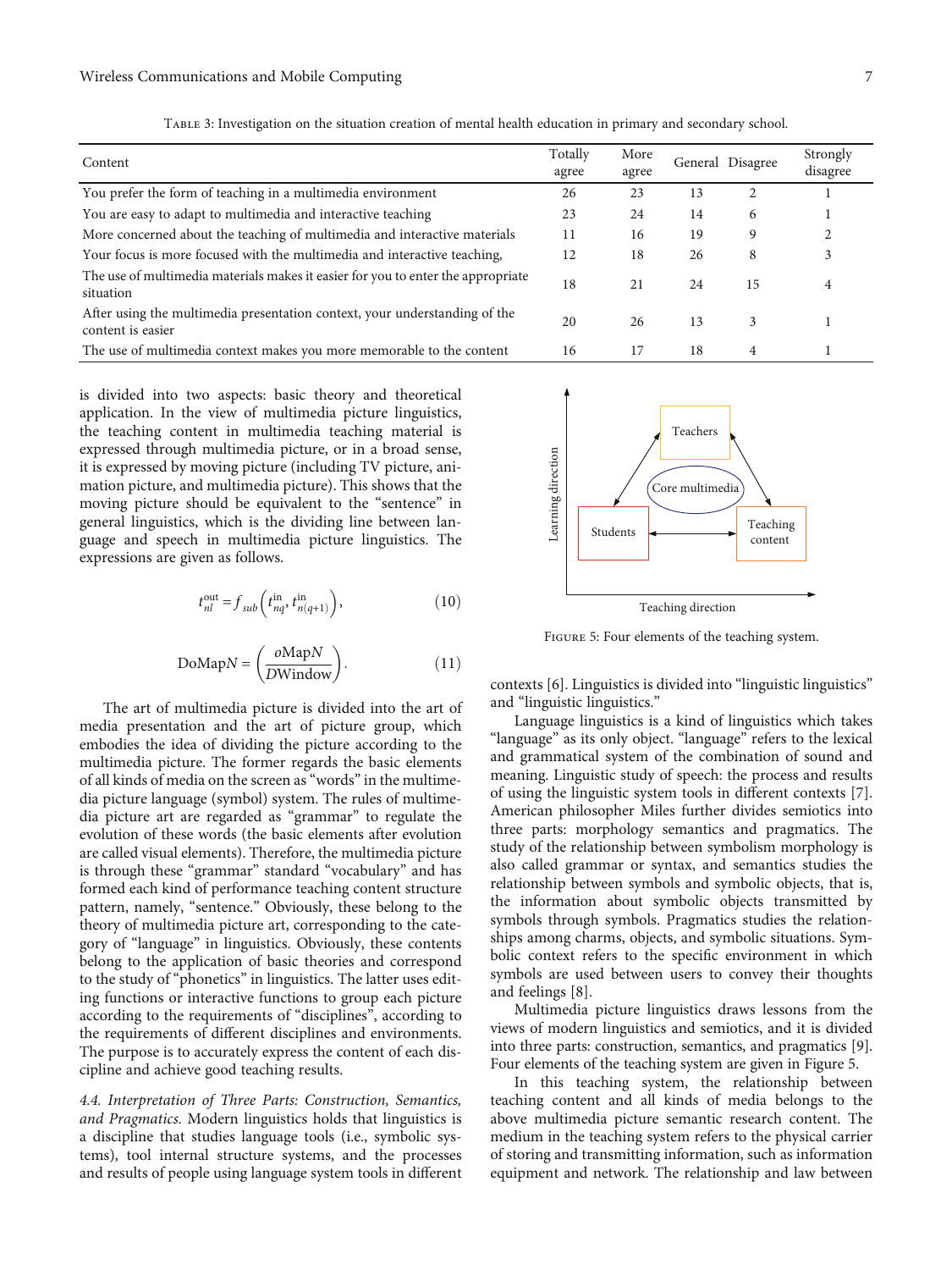Table 4: Evaluation in the PE learning content.

| Evaluation | Physical fitness | Motor skill | Theoretical knowledge | Learning attitude | Spirit of cooperation |
|------------|------------------|-------------|-----------------------|-------------------|-----------------------|
| Number     |                  |             |                       |                   |                       |
| Percentage |                  | 97.5        |                       |                   |                       |

the media and various kinds of media as the form of information presentation in multimedia pictures belong to the research content of picture pragmatics. It focuses on the different characteristics of different media carriers such as computers and mobile devices and the matching rules of various media symbols in multimedia images [[6](#page-9-0)].

Among them, the study on the structure of multimedia picture belongs to the category of "linguistic linguistics", which consists of linguistic symbols and grammatical rules. In addition, according to modern linguistics, the context in linguistics of speech can be divided into small context and large context. Multimedia picture pragmatics uses the "big background" as the classroom teaching environment to study different teaching forms of picture language to meet the needs of classroom teaching strategies. According to the needs of compiling multimedia teaching materials, multimedia picture semantics extends the concept of "small situation" to the teaching content of different subjects and studies different design formats of screen languages to meet the needs of these subjects. The small context refers to the context before and after oral or written language, while the large context refers to the identity, situation, emotion, and social and cultural environment of both parties. Therefore, multimedia picture semantics and pragmatics can be regarded as the study category of "linguistics of speech."

#### 5. Experimental Verification Analysis

Picture semantics studies the relationship between all kinds of media and the teaching content it expresses or conveys, from which to sum up some understanding of the regularity of different types of teaching content and form the "picture semantic rules". According to pedagogy, the teaching content refers to all kinds of materials and information dynamically generated by teachers and students in teaching communication activities to serve the purpose of teaching. The teaching content includes not only the contents of teaching materials [\[9](#page-10-0)]. It also includes the role of motivation, guidance, methodology guidance, normative concepts, and value judgment. It is the sum total of the knowledge and skills, the indoctrination of ideas and views, and the behaviors and habits cultivated by schools and teachers. Although the teaching material content is not the only component of the teaching content, it is the most important component. As a form of teaching material, multimedia learning material is responsible for presenting or carrying all kinds of knowledge information in the teaching content. Therefore, more accurately, picture semantics is actually to study the relationship between all kinds of media and the expressed or transmitted knowledge information and to excavate the matching rule between various media and different types of knowledge Table 5: Student achievement statistics.

| S <sub>1</sub> | S <sub>2</sub> | S <sub>3</sub> | S <sub>4</sub> |
|----------------|----------------|----------------|----------------|
| 100            | 80             | 90             | 92             |
| 95             | 85             | 91             | 93             |
| 93             | 89             | 94             | 96             |
| 98             | 93             | 98             | 99             |

information—"semantic rules of picture." Evaluation in the PE learning content is given in Table 4.

As a result of the above analysis, it can be confirmed that the research content of picture semantics is to study the picture, text, sound, image, interactive form, and the factual knowledge, conceptual knowledge expressed, or transmitted in the multimedia picture. The relationship and matching rules between procedural knowledge and metacognitive knowledge and the semantic rules suitable for different knowledge types are summarized. Through the specification of semantic rules, the design of multimedia picture can present and express all kinds of knowledge more accurately as follow. Student achievement statistics is shown in Table 5.

$$
\frac{f(X/w_i)f(w_i)}{f(X)} = \max_j \left(\frac{f(X/w_j)f(w_j)}{f(X)}\right). \tag{12}
$$

It can be seen from Table 5 that there is a direct proportional relationship between the student's performance and the student's cognitive level. Different theories of teaching elements reflect different perspectives and emphases of scholars, but in essence, there is no fundamental opposition and conflict between different theories of teaching elements. Teaching is a communication activity between teachers and students as a way of cultural inheritance. Therefore, teaching is essentially a cognitive activity, a form of existence, and a social phenomenon, which includes both the subject and the object of action [\[7](#page-9-0)]. Teaching is by teachers and students as the main body, culture as the content, the media as a means of cultural exchanges, and inheritance of an activity. Therefore, the basic elements of the teaching system should include teachers, students, teaching content, and media. The four elements are not independent of each other, but an organic whole that interacts and interrelates, thus forming a relatively stable teaching system, as shown in Figure [6](#page-8-0).

As can be seen from the Figure [6](#page-8-0), with the continuous development of picture linguistics and multimedia technology, the system performance of the teaching system is constantly improving. This is because the teaching system based on the combination of picture linguistics and multimedia technology can better combine the advantages of picture linguistics and multimedia technology. Fully applying the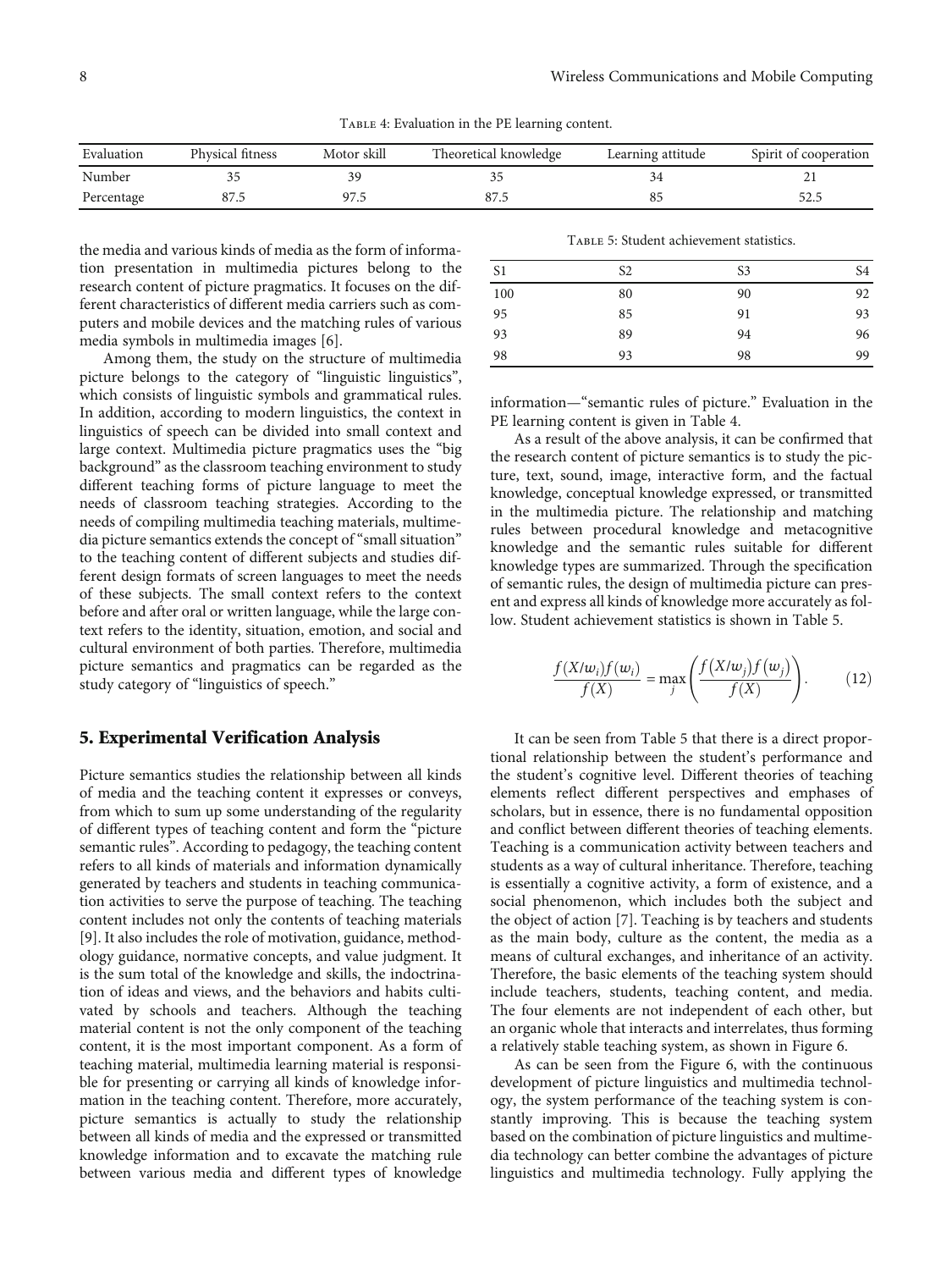<span id="page-8-0"></span>

Figure 6: Performance of the teaching system based on image linguistics.



FIGURE 7: The relationship between the image linguistic teaching system and time.

advantages of the two to the teaching system can better adapt to the development of the teaching model.

It can be seen from the Figure 7, compared with the traditional teaching system, that this paper fully combines picture linguistics with multimedia technology, so that it can better cope with the teaching changes in multimedia technology. As a result, the teaching system has been in a steady growth of efficiency situation. Figure [8](#page-9-0) shows the comparison between model prediction accuracy and other methods.

We compare the model established in this article with the methods in the latest international references, such as support vector regression machine (SVR) and extreme learning machine (ELM). The comparison uses model-based accuracy as an indicator. Figure [8](#page-9-0) shows the comparison between model prediction accuracy and other methods. As shown in Figure [8](#page-9-0), in the prediction comparison, the model established in this paper has better accuracy and higher prediction accuracy under the same test condition.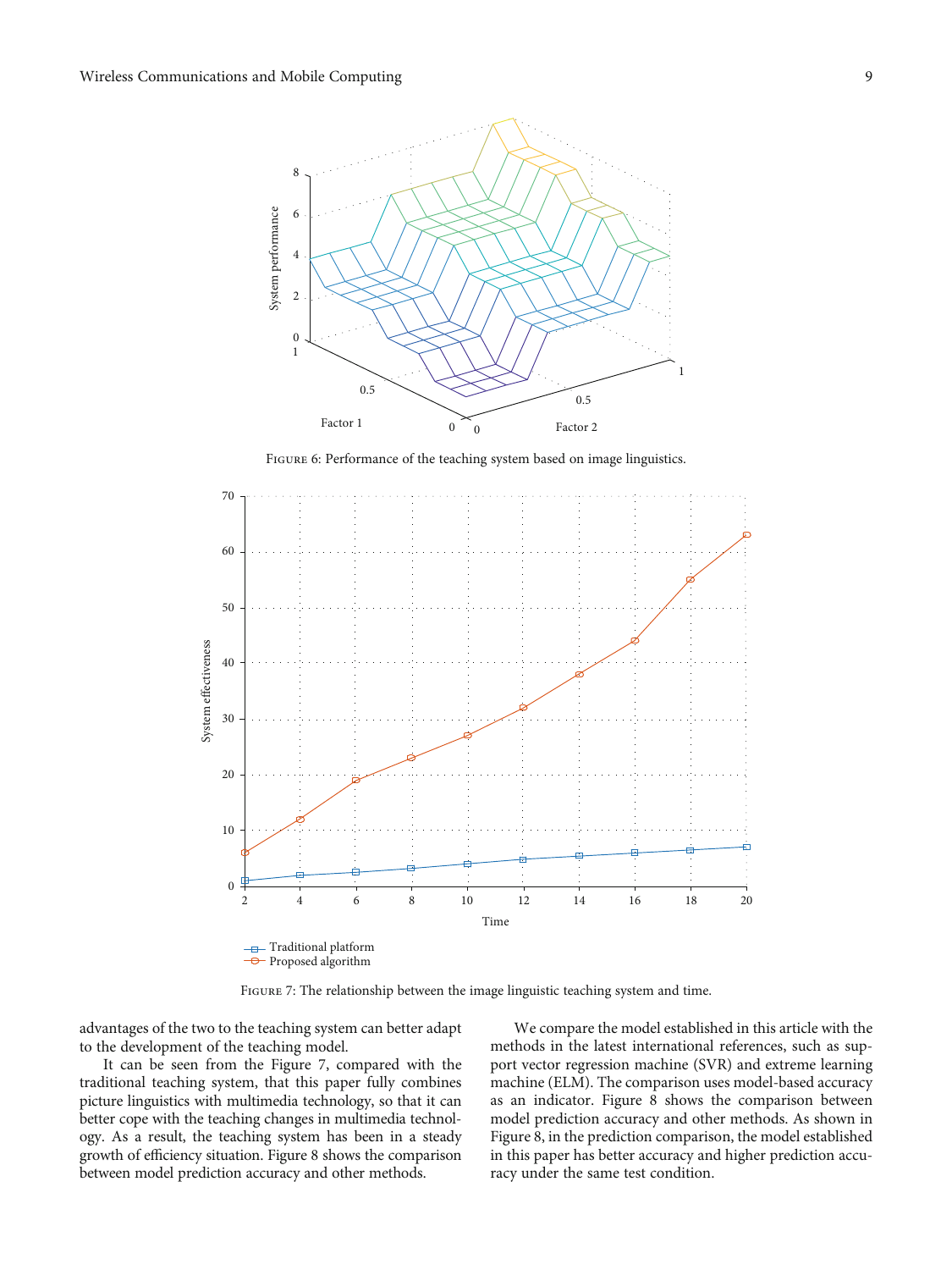<span id="page-9-0"></span>

Figure 8: Comparison of the accuracy of the model established in this article and other methods.

## 6. Conclusion

Multimedia picture linguistics is composed of three parts: construction, semantics, and pragmatics, which correspond to the art law of multimedia picture, the cognitive law of multimedia picture, and the humanization and naturalization of picture design. Therefore, the study of this paper is an important part of creating multimedia picture linguistics. At present, the research on the theoretical system of multimedia picture linguistics in China is very limited. In order to further improve and develop the theoretical system of multimedia picture linguistics, this paper draws lessons from the research results of educational technology, linguistics, psychology, and semiotics. Then, starting from the research methods and theoretical framework of multimedia technology and picture linguistics, the relationship between multimedia learning cognitive theory and Mayer's multimedia learning cognitive theory is deeply explored and demonstrated. Experiments have proved that the teaching system that combines picture linguistics and multimedia technology proposed in this paper can provide a framework, ideas, and methods for the research of multimedia picture linguistics and multimedia technology. It is an information teaching application. The method proposed in this paper can provide more frameworks, methods, and ideas to construct a teaching system that combines picture linguistics and multimedia technology and make it a language tool for developing and designing multimedia learning materials. In the future, we will further devote ourselves to related research to provide reference and reference for the development of the education industry.

#### Data Availability

The data used to support the findings of this study are available from the corresponding author upon request.

#### Conflicts of Interest

The author(s) declare(s) that they have no conflicts of interest.

### References

- [1] Z. Zheng, H. Y. Jeong, T. Huang, and J. Shu, "KDE based outlier detection on distributed data streams in multimedia network," Multimedia Tools and Applications, vol. 76, no. 17, pp. 18027–18045, 2017.
- [2] X. Li, Z. Lv, Z. Zheng, C. Zhong, I. H. Hijazi, and S. Cheng, "Assessment of lively street network based on geographic information system and space syntax," Multimedia Tools and Applications, vol. 76, no. 17, pp. 17801–17819, 2017.
- [3] S. Pan, W. Sun, and Z. Zheng, "Video segmentation algorithm based on superpixel link weight model," Multimedia Tools and Applications, vol. 76, no. 19, pp. 19741–19760, 2017.
- [4] S. Shivani, S. Tiwari, K. K. Mishra, Z. Zheng, and A. K. Sangaiah, "Providing security and privacy to huge and vulnerable songs repository using visual cryptography," Multimedia Tools and Applications, vol. 77, no. 9, pp. 11101–11120, 2018.
- [5] B. D. Nye, "Intelligent tutoring systems by and for the developing world: a review of trends and approaches for educational technology in a global Context," International Journal of Artificial Intelligence in Education, vol. 25, no. 2, pp. 177–203, 2015.
- [6] A. A. Genlott and Å. Grönlund, "Closing the gaps Improving literacy and mathematics by ict-enhanced collaboration," Computers & Education, vol. 99, pp. 68–80, 2016.
- [7] J. I. Liontas, "Reading and multimedia applications: going beyond bells and whistles, hotlinks and pop-up windows," IALLT Journal of Language Learning Technologies, vol. 33, no. 1, 2017.
- [8] A. Öman and S. S. Hashemi, "Design and redesign of a multimodal classroom task – implications for teaching and